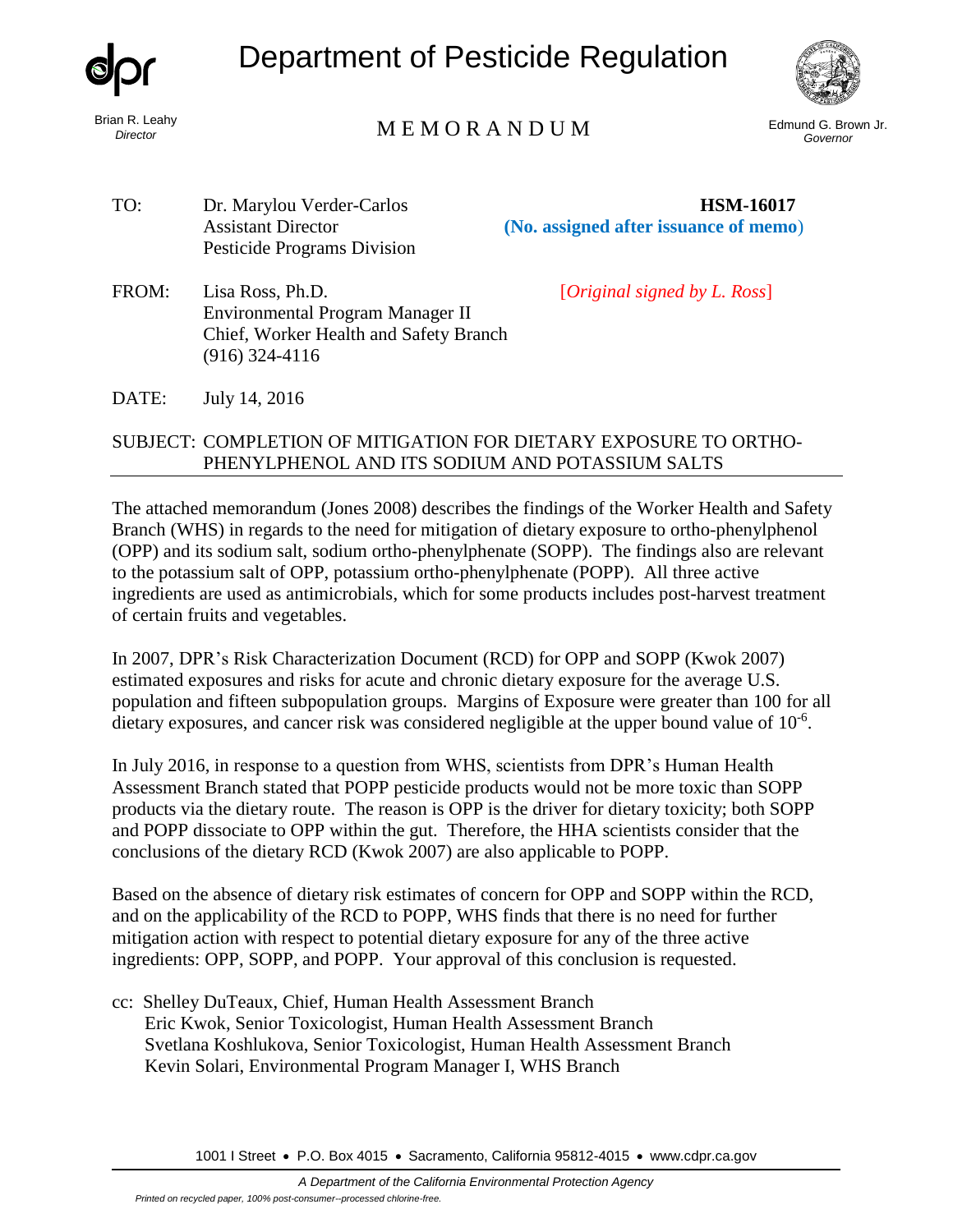Dr. Marylou Verder-Carlos July 14, 2016 Page 2

#### APPROVAL

[*Original signed by M. Verder-Carlos*] July 15, 2016 Marylou Verder-Carlos, Assistant Director Date

#### **REFERENCES**

- Kwok, E.S.C. 2007. *Ortho-Phenylphenol (OPP) and Sodium Ortho-Phenylphenate (SOPP) Risk Characterization Document Dietary Exposures*. California Department of Pesticide Regulation, California Environmental Protection Agency, Sacramento, CA. Available at: http://www.cdpr.ca.gov/docs/risk/rcd/opp.pdf (accessed June 27, 2016).
- Jones, T. 2008. *Ortho-Phenophenol/Sodium Ortho-Phenophenol Risk Characterization Document for Dietary Exposures*. Memorandum to Chris Reardon dated May 22, 2008. California Department of Pesticide Regulation, California Environmental Protection Agency, Sacramento, CA.

Attachment: Copy of Jones (2008).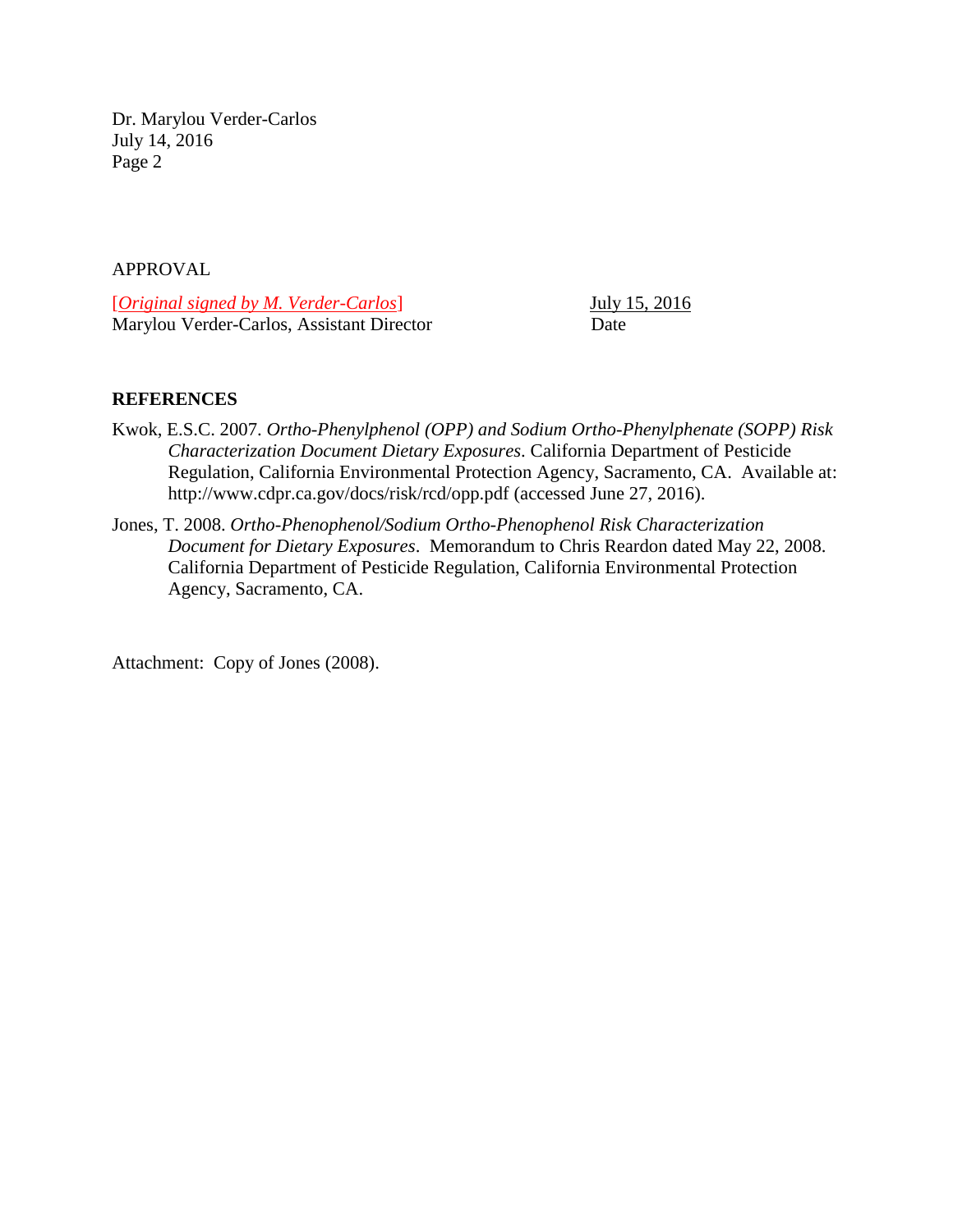## Department of Pesticide Regulation

Mary-Ann Warmerdam Director



Arnold Schwarzenegger Governor

May 22, 2008

Chris Reardon Chief Deputy Director

FROM:

έš

TO:

Tobi Jones, Ph.D. **Assistant Director** Pesticide Programs Division

Blijmes

#### SUBJECT: ORTHO-PHENOPHENOL/SODIUM ORTHO-PHENOPHENOL RISK CHARACTERIZATION DOCUMENT FOR DIETARY EXPOSURES

Attached is the final approved Risk Characterization Document (RCD) for dietary exposures for the active ingredients orthophenophenol (OPP) and the sodium salt of orthophenophenol (SOPP). This document was provided for review to the Office of Environmental Health Hazard Assessment (OEHHA), the U.S. Environmental Protection Agency and the registrants. Comments received from OEHHA and the registrants are addressed in this final document.

OPP and its sodium salt SOPP are broad spectrum antimicrobial agents used for post-harvest treatment of fruits and vegetables, and as disinfectants and preservatives in consumer products. They are treated together in this RCD because of their chemical and toxicological similarities

The attached memorandum from Gary Patterson outlines the findings on dietary risks for OPP/SOPP. Two acute oral endpoints were selected to address the acute dietary exposure: the No Observed Effect Level (NOEL) of 25 mg/kg/day for characterizing health risk in women of childbearing age (effect that only occurred during pregnancy), and 150 mg/kg/day for characterizing health risk in the general population including infants, children, and adult males. These critical endpoints were derived from studies in the rat. For chronic exposure, two critical NOELs were used: 39 mg/kg/day for characterizing health risk in males and 4.9 mg/kg/day for characterizing health risk in females. The rat studies from which these critical endpoints were derived showed different sensitive endpoints in males and females; this differential sensitivity is consistent with other animal studies exhibiting similar effects within a comparable dose range. OPP and SOPP were determined likely to be carcinogenic in humans based on several lines of evidence, and a potency factor was used to estimate cancer risk from dietary exposure.

Dietary exposures and subsequent risk estimates were estimated under acute and chronic scenarios for the average U.S. population and fifteen different subpopulation groups. Estimates were based on residue data (estimated and measured), and food consumption patterns from U.S. Department of Agriculture surveys.

1001 | Street • P.O. Box 4015 • Sacramento, California 95812-4015 • www.cdpr.ca.gov